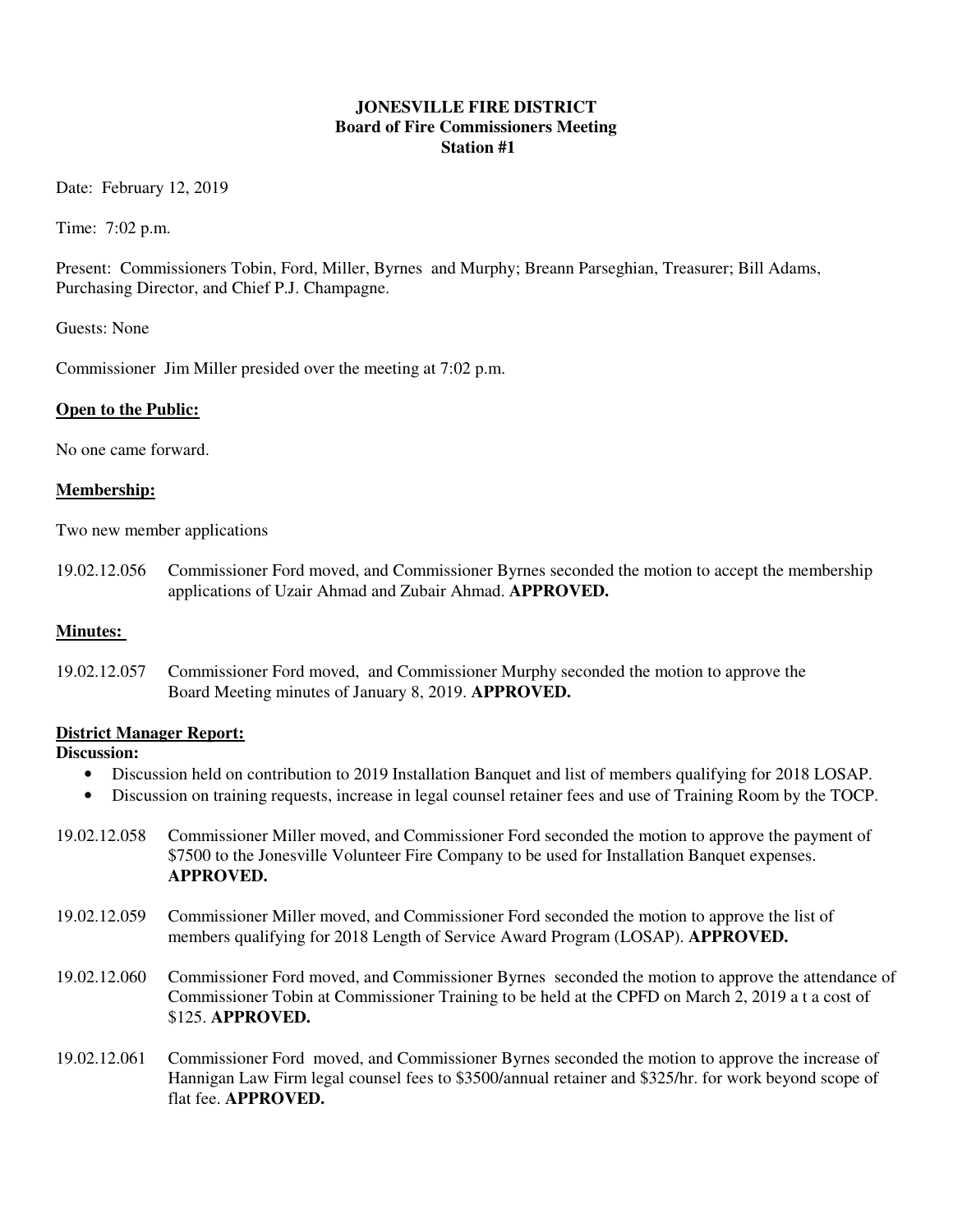Commissioner Tobin enters the meeting at 7:06 p.m.

- 19.02.12.062 Commissioner Ford moved, and Commissioner Byrnes seconded the motion to approve the use of the Training Room by the TOCP Parks & Rec. Dept. for CPR Training on June 17, 18 and 20, 2019 from 6-8 pm. **APPROVED.**
- 19.02.12.063 Commissioner Ford moved, and Commissioner Byrnes seconded the motion to approve the District Manager's Report. **APPROVED.**

## **Purchasing Director's Report:**

**Discussion:** 

- A discussion was held on turnout gear Consulting with the consensus to purchase 14 sets of gear from MES. Bill mentioned that MES will no longer be a Globe rep after February 2019.
- Bill commented on the light placement/attachment to the vehicles and possibly using an Aerostick. He further commented that he would do more research.
- A brief discussion on REBUS EMS Consulting.
- Bill commented that he will dispose of the dated harnesses and file cabinets.
- Bill commented on Judy's behalf in regard to a box of Officer badges that are no longer be issued. Chief Champagne replied that he will distribute to appropriate members at his discretion.
- 19.02.12.064 Commissioner Ford moved, and Commissioner Tobin seconded the motion to approve the proper disposal of out of date harnesses. **APPROVED.**
- 19.02.12.065 Commissioner Ford moved, and Commissioner Tobin seconded the motion to approve the proper disposal of the old file cabinet from the Officers' Room. **APPROVED.**
- 19.02.12.066 Commissioner Ford moved, and Commissioner Tobin seconded the motion to approve the purchase of 14 sets of Globe turnout gear from MES on NYS Contract at a cost of \$2675/each for a total of \$37,450.00. **APPROVED.**
- 19.02.12.067 Commissioner Ford moved, and Commissioner Tobin seconded the motion to approve the payment of \$11,600 to REBUS EMS Consulting for services in 2019. **APPROVED.**
- 19.02.12.068 Commissioner Ford moved, and Commissioner Tobin seconded the motion to approve the replacement of interior front warning lights on Car36 and Car360 with Liberty II Light Bar at a cost of \$2375.52/each from Beyer-Fleet on NYS Contract and installation from LaRosa's at a cost of \$1575 for a total cost of \$6326.04. **APPROVED.**
- 19.02.12.069 Commissioner Ford moved, and Commissioner Tobin seconded the motion to accept the Purchasing Director's Report. **APPROVED.**

### **Treasurer's Report:**

**Discussion:** 

- A discussion was held on QuickBooks Online issue.
- A discussion was held on the NYS Harassment Mandate with the consensus that Commissioners Miller and Murphy will research various training options including using an external company.
- Request for approval for services of William C. Adams to review AUD Report before submittal.
- A discussion was held on budget surplus and banking updates.

19.02.20.070 Commissioner Tobin moved, and Commissioner Byrnes seconded the motion to approve the services of William C. Adams to review AUD Report before submittal at a cost not to exceed \$600.00. **APPROVED.**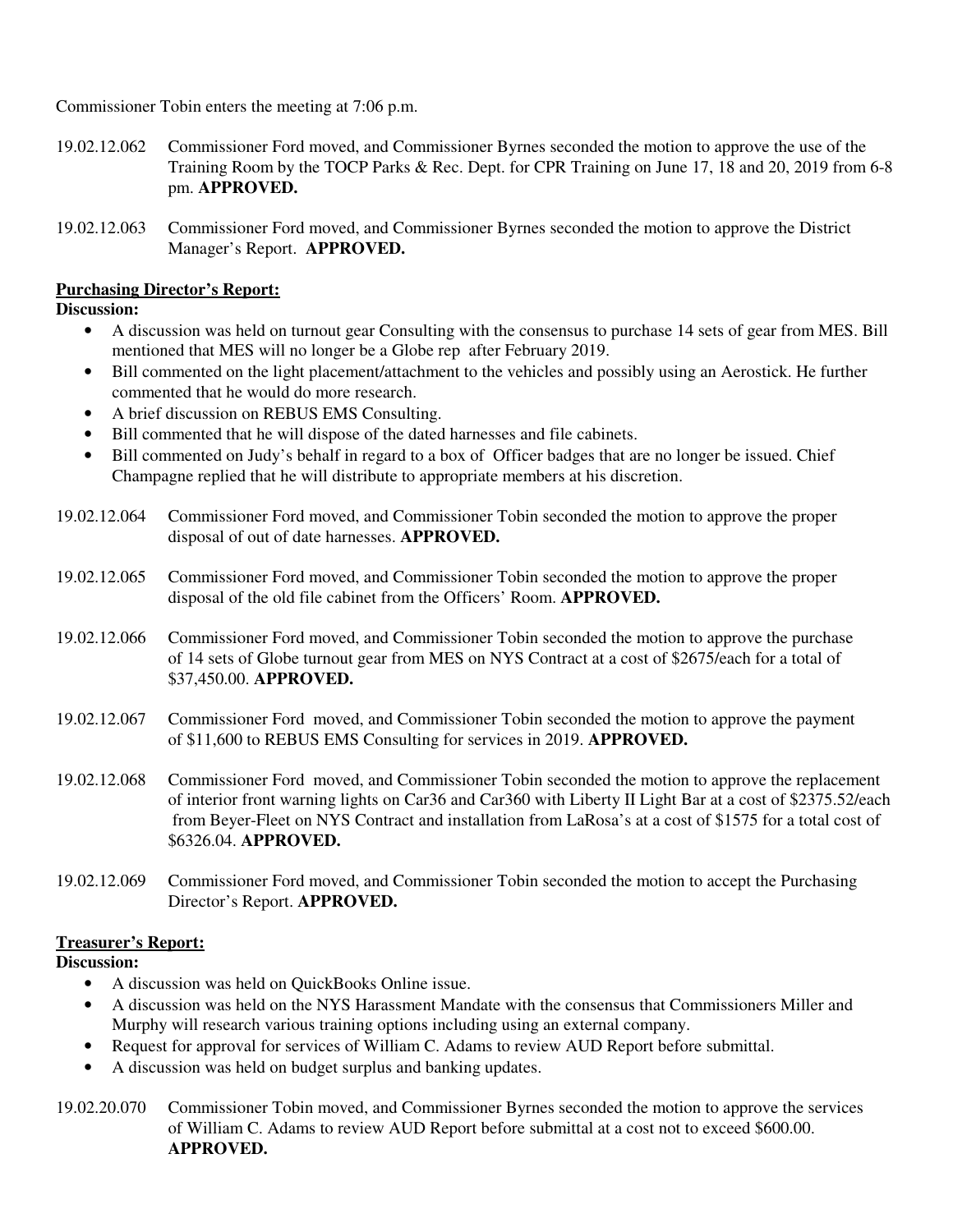19.02.20.071 Commissioner Miller moved, and Commissioner Tobin seconded the motion to approve the Treasurer's Report. **APPROVED.**

#### **Claims:**

19.02.20.072 Commissioner Tobin moved, and Commissioner Ford seconded the motion to approve payment of claims: (019052-019123). **APPROVED.** 

#### **Chief's Report:**

## **Discussion:**

- A discussion was held on various training requests.
- A discussion was held on apparatus replacement and field trip to Hudson City FD to view their Engine.
- 19.02.12.073 Commissioner Tobin moved, and Commissioner Murphy seconded the motion to approve the attendance of B. Dell'Anno, M. Mendrysa, K. Stores and S. Johnston at Principles of Building Construction – Combustibles Course starting Feb. 11, 2019 at Jonesville FD. **APPROVED.**
- 19.02.212.074 Commissioner Tobin moved, and Commissioner Murphy seconded the motion to approve the attendance of K. Stores at the NYSAFC seminar Commanding from the Front Seat on March 30-31, 2019 in Albany County. **APPROVED.**
- 19.02.12.075 Commissioner Tobin moved, and Commissioner Murphy seconded the motion to approve the attendance of D. Stores , M. Mendrysa and S. Johnston at the Incident Safety Officer course on March 5, 2019 at the Saratoga County Training Center. **APPROVED.**
- 19.02.12.076 Commissioner Tobin moved, and Commissioner Murphy seconded the motion to approve the attendance of Z. Wolfe and fees for 2019 EMS Education Day at Albany Medical Center on May 20, 2019. **APPROVED.**
- 19.02.12.077 Commissioner Tobin moved, and Commissioner Murphy seconded the motion to approve the attendance for G. Braglia, C. Lewis, T. Dippert, P. Liddy, AJ Baker, D. Forgea, R. Byrnes and J. Reicherter at the Annual Fire Police Training Seminar on March 30, 2019 at Arvin Hart FD to include use of M3777 and M368. **APPROVED.**
- 19.02.12.078 Commissioner Tobin moved, and Commissioner Byrnes seconded the motion to accept the Chief's Report. **APPROVED.**

#### **Committee Reports:**

## **Apparatus:**

A discussion was held on possibly replacing M367 and apparatus financing options.

#### **Audit/Budget/Insurance:**

No Report

#### **Building and Grounds:**

- Commissioner Ford commented that the bay door by ETA372 is starting to rust. Bill Adams commented that he will check it out.
- Commissioner Miller commented that the sidewalk by F363 is falling apart and a discussion followed with some options. Commissioner Miller further commented that the pipe trench at Station 2 has sunk and cracked and a discussion followed.
- Commissioner Byrnes commented that the hole in the back of Station 1 will be repaired in the Spring.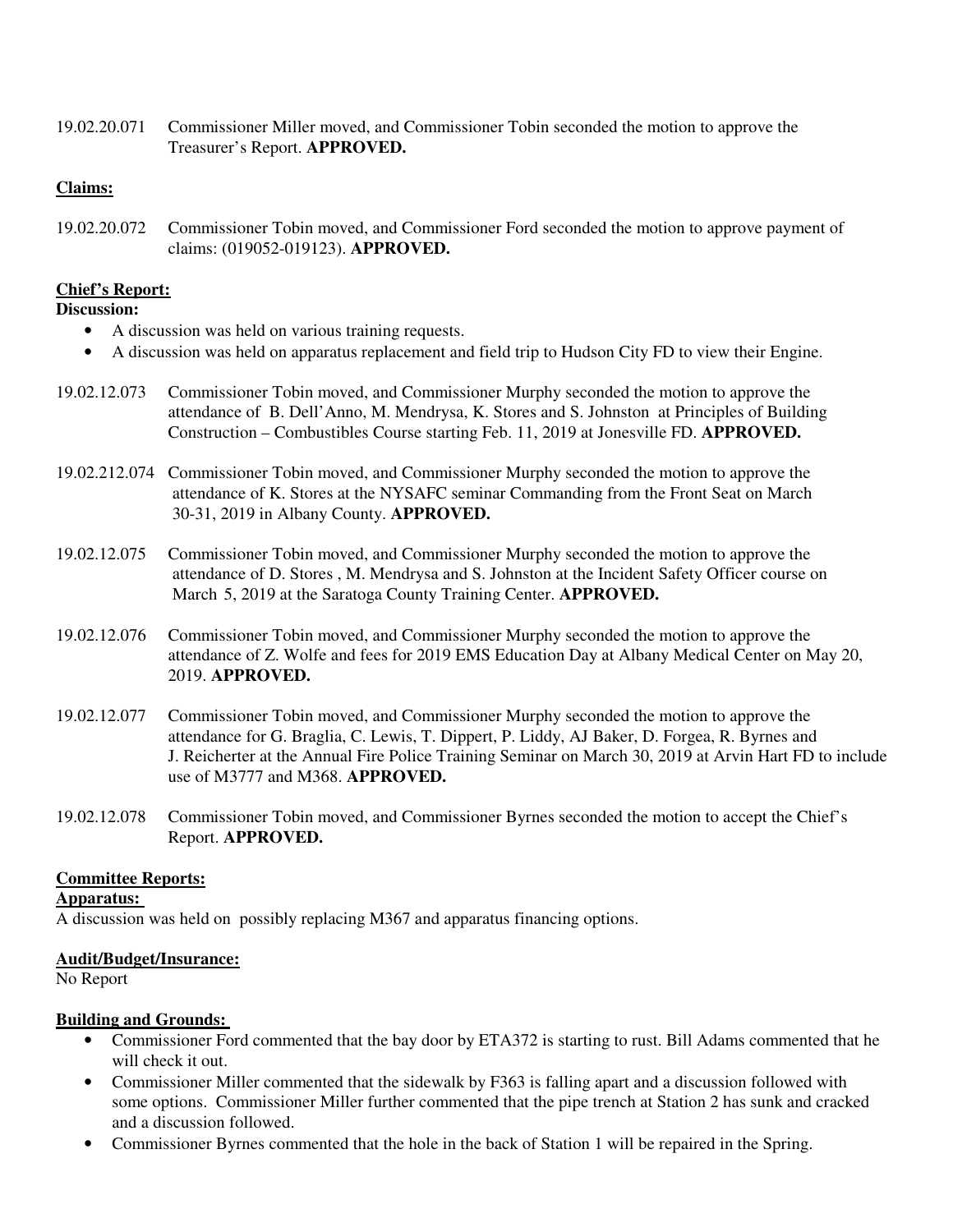## **Capital:**

No Report

## **Equipment:**

No Report

### **Personnel:**

| 19.02.12.079 | Commissioner Miller moved, and Commissioner Ford seconded the motion to enter into Executive<br>Session at 8:29 p.m. for discussing matters leading to the employment of a person. <b>APPROVED.</b>                                                                                               |
|--------------|---------------------------------------------------------------------------------------------------------------------------------------------------------------------------------------------------------------------------------------------------------------------------------------------------|
| 19.02.12.080 | Commissioner Tobin moved, and Commissioner Ford seconded the motion to exit Executive Session<br>at 8:54 p.m. APPROVED.                                                                                                                                                                           |
| 19.02.12.081 | Commissioner Miller moved, and Commissioner Tobin seconded the motion to remove Arianna<br>Martuscello and Joseph Martuscello from the active rolls of the Jonesville Volunteer Fire Department for<br>non-compliance with 2018 OSHA Training Requirement, effective February 12, 2019. APPROVED. |
| 19.02.12.082 | Commissioner Murphy moved, and Commissioner Tobin seconded the motion to approve 50% of<br>employee benefits to half time employees to meet the hourly requirements effective March 1, 2019.<br><b>APPROVED.</b>                                                                                  |

19.02.12.083 Commissioner Miller moved, and Commissioner Byrnes seconded the motion to approve the reimbursement of \$1280.43 to a firefighter for out of pocket medical expenses related to his annual physical. **APPROVED.**

#### **Policy & Procedures:**

No Report

#### **OLD BUSINESS:**

No Report

#### **NEW BUSINESS:**

No Report

Commissioner Byrnes moved, and Commissioner Murphy seconded the motion to adjourn the meeting at 8:57 p.m. **APPROVED.**

Next meeting:

Board Meeting March 12, 2019 7:00 p.m. Station 1

Note: All motions unanimously passed unless otherwise noted.

Minutes transcribed from notes taken by B. Parseghian. Respectfully submitted,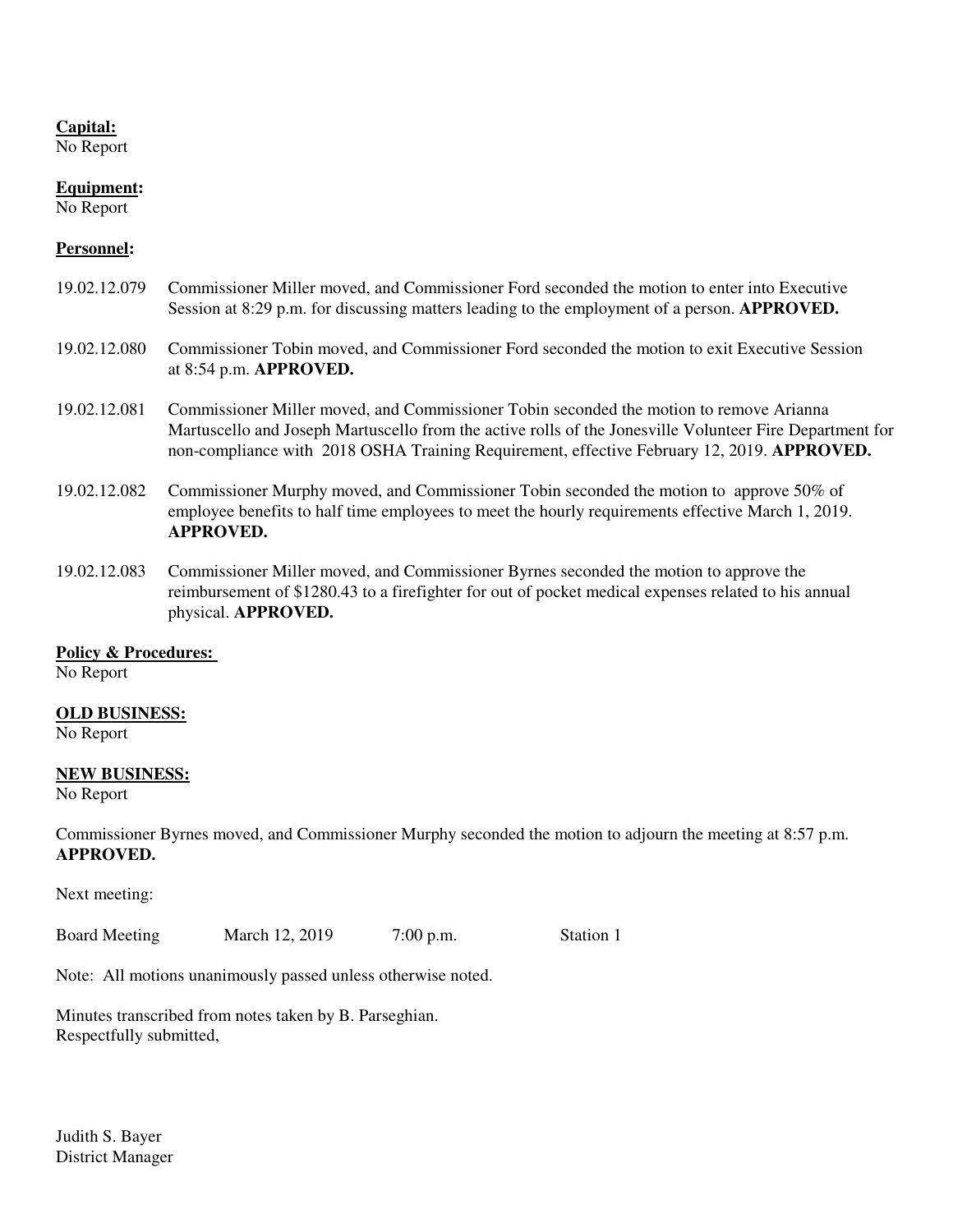## **District Manager REPORT:**

Previously distributed Jan 8, 2019 Board Meeting minutes

## **Correspondence Received**:

## **Correspondence Sent**:

- 1. 1-10-2019: claim forms sent to Shelter Point for disability claim on K. Sarsick.
- 2. 1-9-2019: Oaths of office dropped off to TOCP Town Clerk.
- 3. 1-29-2019: get well card sent to D. Murman.

## 4. **2-12-2019: notice of intent to file a claim with Amsure for data breach liability expenses**.

## **Buildings & Grounds:**

## **Miscellaneous:**

- 1. 1-8-2019: Oath of office administered to Commissioner Tom Tobin, Purchasing Director/Deputy Treasurer William G. Adams and Secretary/Treasurer Breann Parseghian.
- **2. Approval for contribution of \$7500.00 to JVFC for the 2018 Installation Banquet.**
- *3.* **List of 2018 LOSAP qualifying list.** *(Commissioners need to sign blue form)*
- **4. 1-22-2019: 2018 Summary of OSHA Incidents posted at both stations.**
- **5. Approval for Commissioner Tobin to attend Commissioner training at CPFD on March 2, 2019 at a cost of \$125.**
- **6. Approve increase of legal counsel fees (Hannigan Law Firm) to \$3500/annual and hour fee to \$325/hour for work beyond scope of flat fee.**
- **7. TOCP Park & Rec Dept. requests use of the Training Room for CPR Training from 6-8 pm on June 17, 18 and 20. Dates are available.**

## **End of District Manager's Report.**

## **TREASURER'S REPORT:**

Submitted for the February 12, 2019 Board Meeting

## **Financial:**

- 1. The tax revenue check, in the amount of \$1,349,498.01 was deposited in the MMA.
- 2. Request for, and payment of, up to \$600 for AUD report to be reviewed and submitted by W.C. Adams.
- 3. Insurance Reserve Fund
- 4. General banking update and surplus.
- 5. New NYS Sexual Harassment Mandate.
- 6. Petty cash reconciliation.

## **Training:**

## **Personnel:**

## **Correspondence Received:**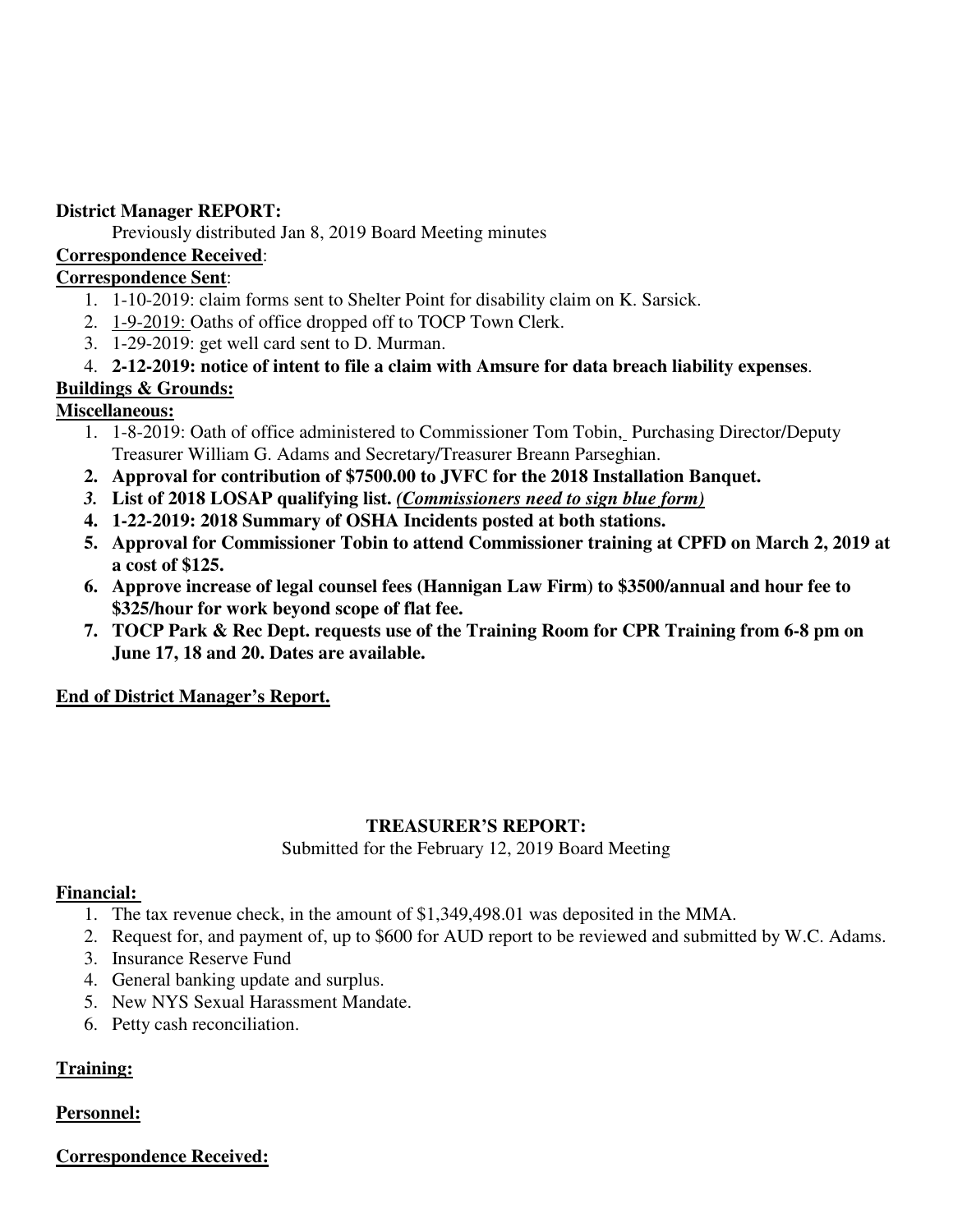## **Miscellaneous:**

## **End of Treasurer's Report.**

# Purchasing Director Report

## Informational/Discussion

## Items for Approval

- 1. Dispose of out dated harnesses
- 2. Dispose of old file cabinet from the Officers' room
- 3. 14 sets of Globe Gear MES \$2,675 each = \$37,450
- 4. EMS management and consulting for 2019 REBUS \$11,600 Professional services
- 5. Replace interior front warning lights on C-36 & C-360 with Liberty II Light bar \$2375.52 X 2 = \$4751.04
	- a. Install Larosa's \$1575 Total project is \$6,326.04